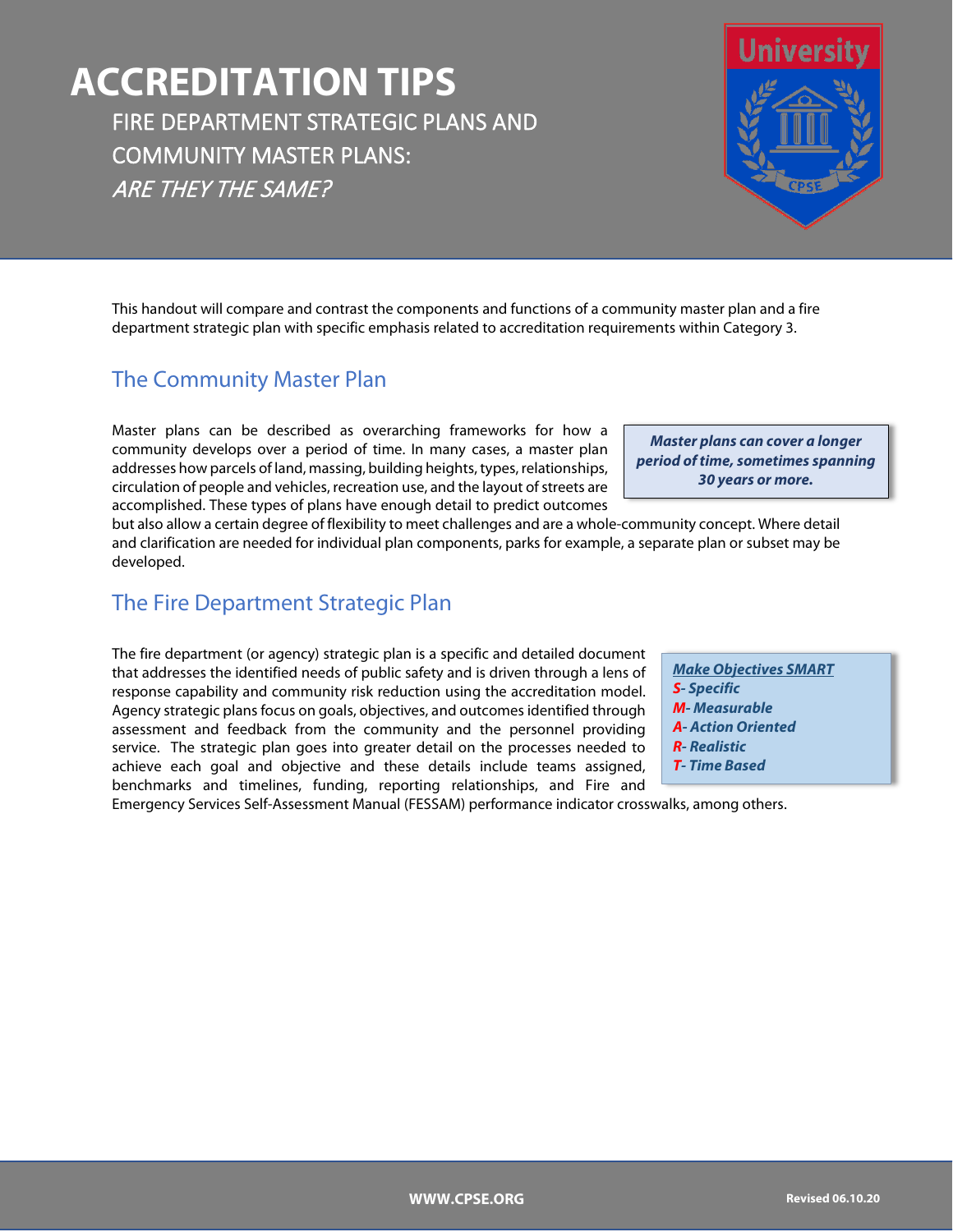# Category 3

The requirements for an agency to have a strategic plan are detailed in Category 3, *Goals and Objectives*, of the FESSAM and the information in Category 3 is essential to ensure success. The agency plan is a result of stakeholder input, is reviewed by your authority having jurisdiction, and is evaluated at least annually. The overall planning and monitoring processes are formalized and led by designated personnel. When the plan is developed, an environmental scan and external resources (if needed) are included when identifying the particular goals and objectives. Finally, when the plan is completed, internal stakeholders are educated on the goals and objectives and the plan is published. It is important to understand that the presence of a community master plan, or even a business plan, may not satisfy the Category 3 requirements, particularly if those plans do not specifically mention the agency or have assigned goals.

### What's the difference?

This illustration compares and contrasts the community master plan and the fire department strategic plan:



Both types of planning are important, but the emphasis within the accreditation model speaks to a plan that meets the overall goals, objectives, and needs of the agency and its mission.